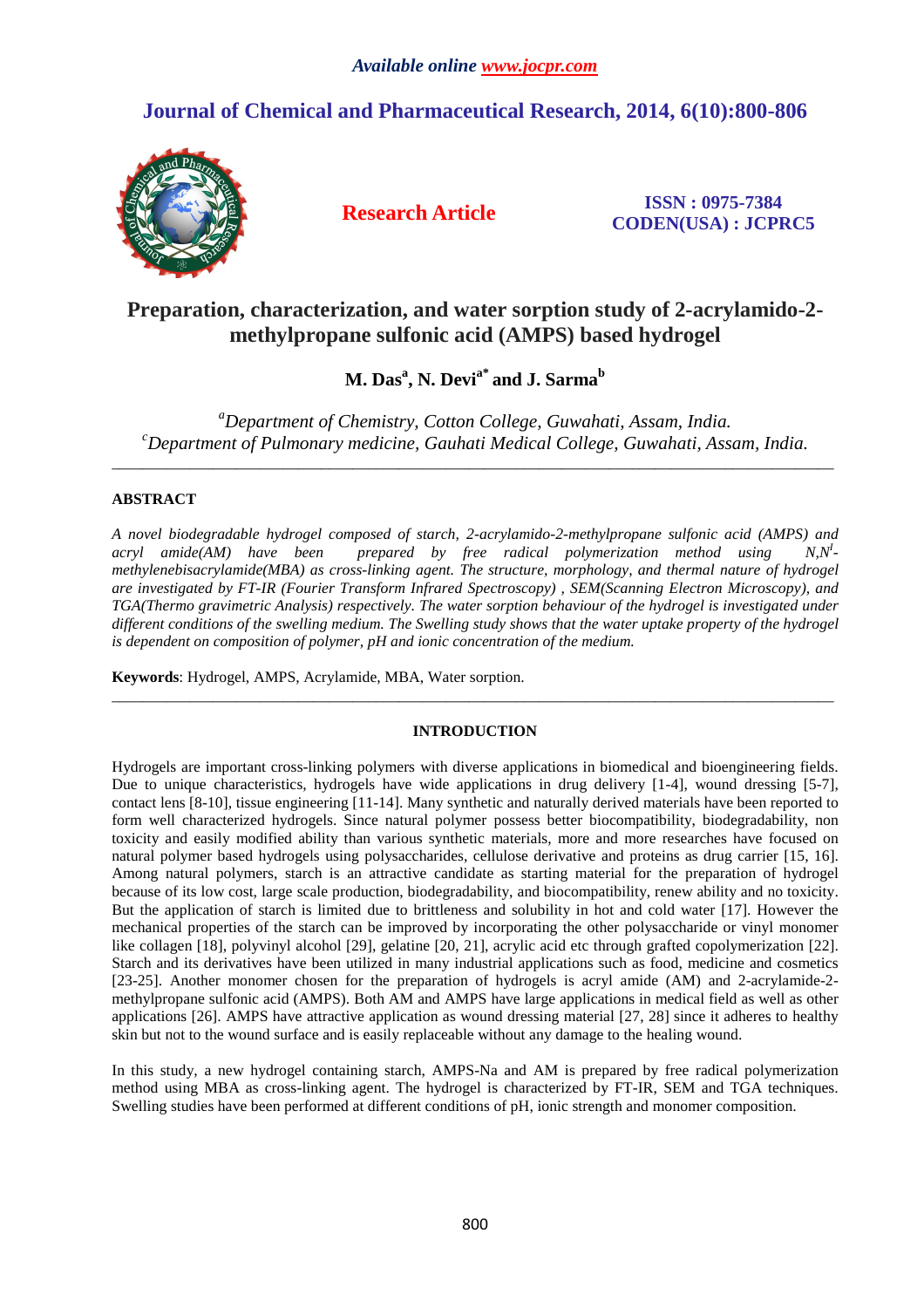### **EXPERIMENTAL SECTION**

*\_\_\_\_\_\_\_\_\_\_\_\_\_\_\_\_\_\_\_\_\_\_\_\_\_\_\_\_\_\_\_\_\_\_\_\_\_\_\_\_\_\_\_\_\_\_\_\_\_\_\_\_\_\_\_\_\_\_\_\_\_\_\_\_\_\_\_\_\_\_\_\_\_\_\_\_\_\_*

2.1 CHEMICALS: Acrylamido-2-methyl-1-propane sulfonic acid (AMPS) was purchased from Merck, India and prepared sodium salt (AMPS-Na) by neutralising with 1 mole of NaOH solution. Acryl amide (AM) (Merck, India) **2.1 CHEMICALS:** Acrylamido-2-methyl-1-propane sulfonic acid (AMPS) was purchased from Merck, India and prepared sodium salt (AMPS-Na) by neutralising with 1 mole of NaOH solution. Acryl amide (AM) (Merck, India) was purif purchased from Merck, India. N,N<sup>I</sup>-methylenebisacrylamide (MBA) was obtained from central drug House (P) Ltd. India.

### **2.2 Preparation of hydrogel**

The hydrogel were prepared by free radical polymerisation method. 0.5 g of starch was dissolved in 5ml of boiled purchased from Merck, India. N,N<sup>1</sup>-methylenebisacrylamide (MBA) was obtained from central drug House (P) Ltd.<br>India.<br>**2.2 Preparation of hydrogel**<br>The hydrogel were prepared by free radical polymerisation method. 0.5 g of mM initiator (KPS) and 0.12mM cross linker (MBA) were added and mixed with continuous stirring. The whole mixture was transferred into PVC straw and the polymerization was carried out at  $60^{\circ}$  C for 30 minutes. After complete polymerisation the gel was dried at  $50^{\circ}$ C for 8 h. The polymer was then cut into small pieces and allowed to equilibrate for 10 days by changing the swelling medium every day. After 10 days the hydrogel were taken out from the swelling medium and dried in air. to equilibrate for 10 days by changing the swelling medium every day. After 10 days the hydrogel were taken out<br> **2.3 Characterisation of hydrogel**<br>IR-spectra of the monomers and the hydrogel were recorded in Shimadzu-8400

### **2.3 Characterisation of hydrogel**

morphology of the hydrogel was investigated by using Scanning electron microscope (SEM) (Carlzeissieo Leo 1430VP). The thermal property of the gel was investigated by thermo gravimetric analysis (TGA) (Perkin Elmer 4000).

### **2.4 Swelling study**

The progress of swelling was monitored gravimetrically as described by other workers [29]. 40 mg of dry hydrogel was immersed in 100 ml of double distilled water. After every 30 minutes interval of time the hydrogel was taken out and excess surface adhered water was removed by blotting and the weights of swollen gels were recorded. The swelling ratio was calculated by following equation. out and excess surface adhered water was removed by blotting and the weights of swollen gels were recorded. The<br>swelling ratio was calculated by following equation.<br>Swelling ratio =  $\frac{\text{Weight of } \text{dry gel}}{\text{Weight of } \text{dry gel}}$  .........

Swelling ratio = \n
$$
\frac{\text{Weight of wellen gel}}{\text{Weight of dry gel}}
$$
\n

experiment is carried out by varying monomer composition, and pH and electrolyte concentration of the swelling medium.

#### **RESULTS AND DISCUSSION**

#### **3.1 IR- Spectra of the hydrogel:**

The IR spectra of pure AM, Na-AMPS, starch and prepared hydrogel are depicted in fig 1 (a-d). The IR spectra of the gel in Fig 1(d) clearly shows combined spectral feature of various functional groups of AM, Na Na-AMPS, and starch. The peak at  $3661 \text{ cm}^{-1}$  is due to the overlapping peaks of N-H and O-H groups of AM, Na-AMPS, starch. The C-H (symmetric and asymmetric) stretching is observed at 2779 to 3063 cm<sup>-1</sup>. The N-H bending, N-C and C=O stretching of AM and Na-AMPS are observed at 1527, 1228 and 1693 cm<sup>-1</sup> respectively. The characteristic peak of Na-AMPS units can be seen at  $1049 \text{ cm}^{-1}$  due to SO group.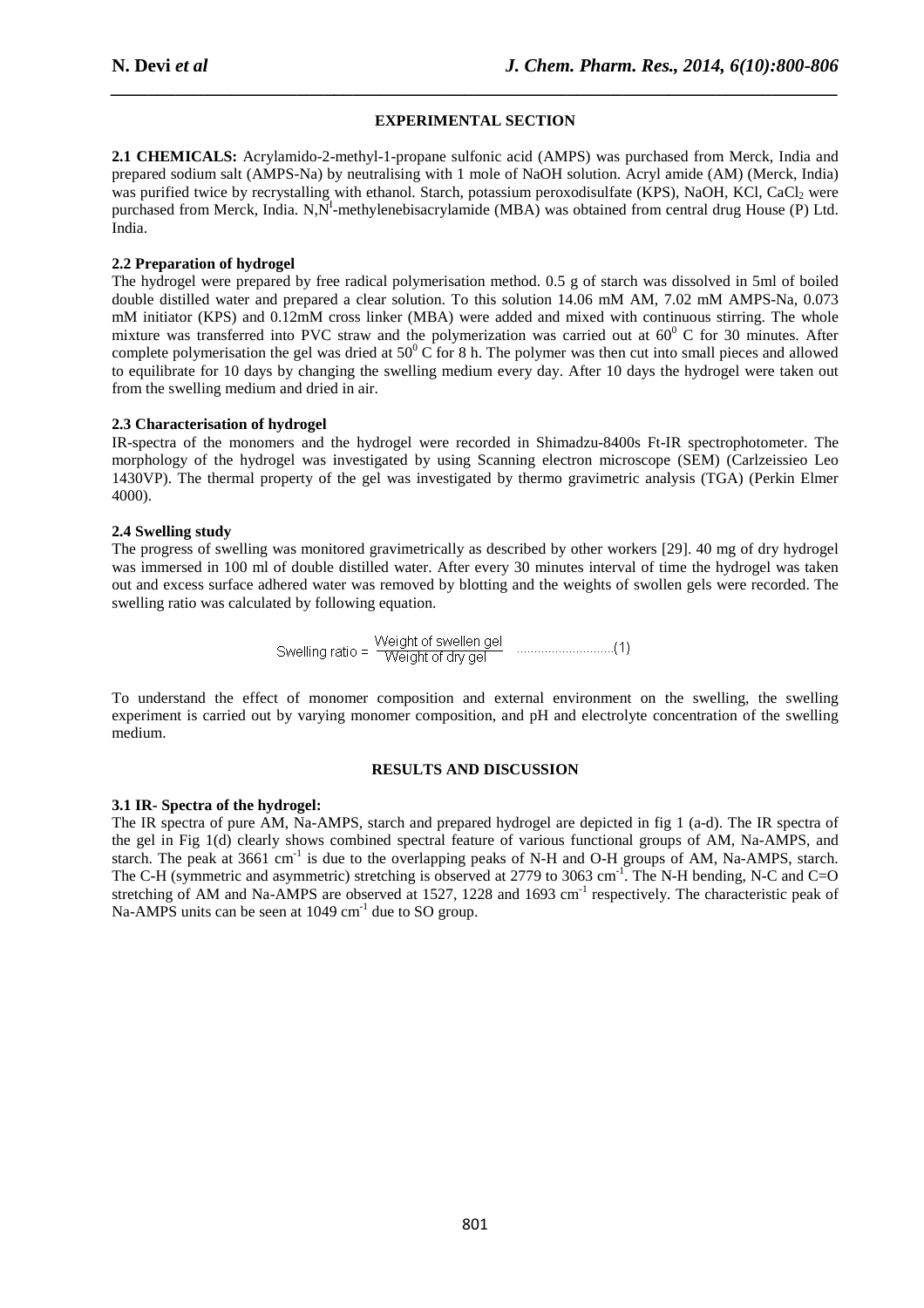

**Fig 1: IR spectra of (a) starch (b) AM, (C) AMPS and (d) hydrogel**

### **3.2 SEM study of hydrogel:**

The morphological surface of the hydrogel is found to be heterogeneous in nature having some pores as shown by SEM image of the hydrogel in fig 2.



**Fig 2: SEM image of hydrogel** 

#### **3.3 TGA study of hydrogel:**

The thermo gravimetric analysis (TGA) of hydrogel is depicted in fig 3. The thermogram shows that the hydrogel is thermally stable and the decomposition takes place in four steps. The first step of degradation due to dehydration is observed up to  $237^0C$  with 13.178 % weight loss. Second step of degradation is observed from  $237-366^0C$  with 31.17% weight loss and third step from  $366-489$ <sup>0</sup> C with 16.782% weight loss due to degradation of functional groups of hydrogel. The final degradation of hydrogel is observed at  $489-810^{\circ}$ C with 29.770% weight loss.



**Fig 3: TGA of hydrogel**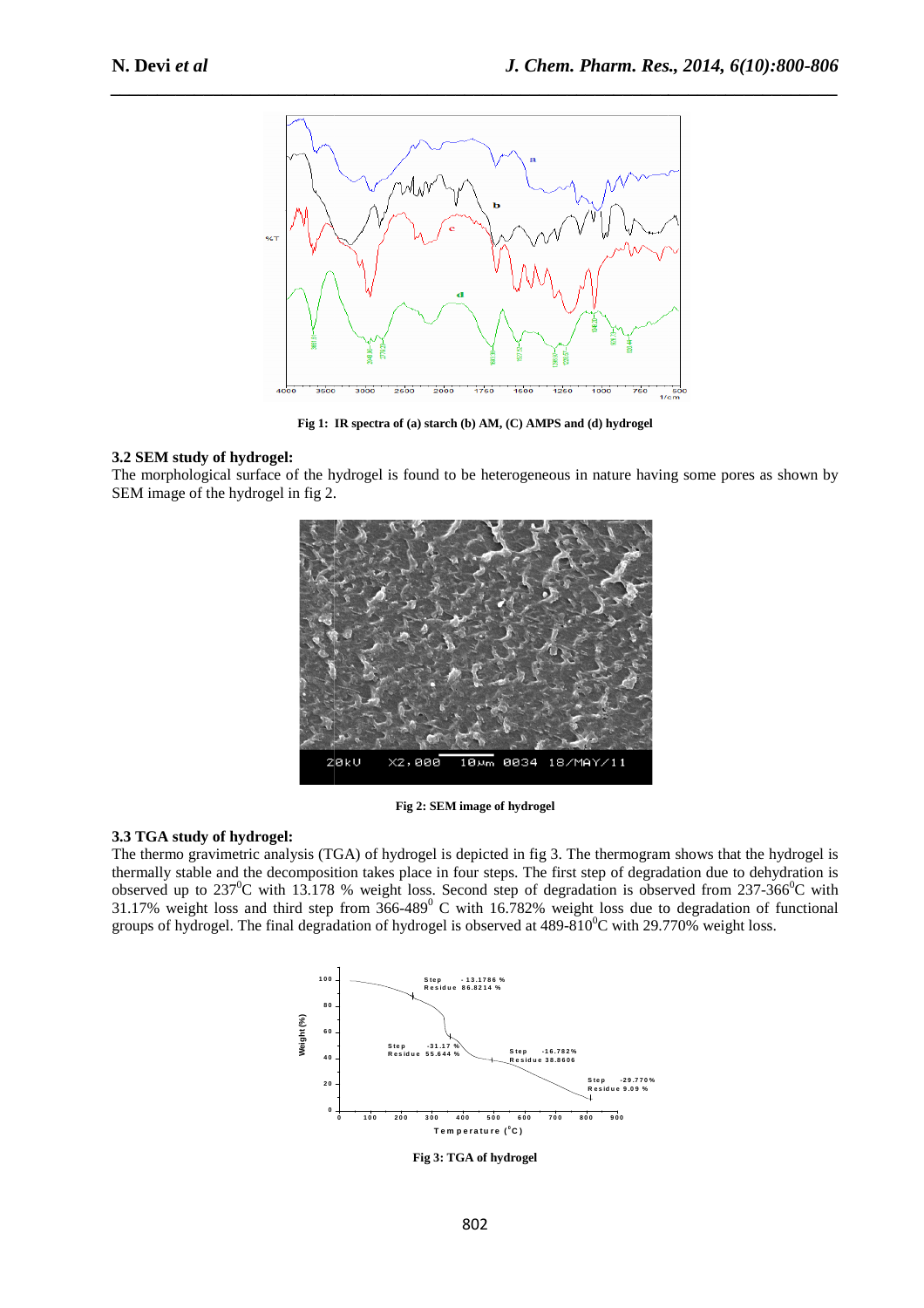#### **3.4 Swelling study:**

The equilibrium swelling ratio data of hydrogel presented in the table1 indicate that as the amount of AMPS-Na content in the matrix increased from 3.51 mM to 9.36 mM, the equilibrium swelling ratio initially increased from 17.35 to 26.55 and then decreased to 15.675, which is shown in fig 4. Similarly, when AM content increase from 7.03 to 21.1 mM the Swelling Ratio initially increased from 33.45 to 39.05 and then decreased to 21.66, shown in fig 5. The initial rise in equilibrium swelling ratio is due to greater hydration with higher hydrophilic content in the polymer chain, which occurs to a certain limit. However, with further rise in the concentration, formation of dense network structure takes place, which prevents the water molecule penetration inside the network. This leads to decrease in the swelling ratio. The equilibrium swelling ratio decreases as the starch content in the matrix increased as shown in fig 6. The reduction of equilibrium s swelling ratio from 38.225 to 26 were due to the formation of tight network structure in the high content of starch respectively, which hinders the mobility of the polymer chains and reduces water penetration into the gel. d to 15.675, which is shown in fig 4. Similarly, when AM content increase from this initially increased from 33.45 to 39.05 and then decreased to 21.66, shown in m swelling ratio is due to greater hydration with higher hyd

*\_\_\_\_\_\_\_\_\_\_\_\_\_\_\_\_\_\_\_\_\_\_\_\_\_\_\_\_\_\_\_\_\_\_\_\_\_\_\_\_\_\_\_\_\_\_\_\_\_\_\_\_\_\_\_\_\_\_\_\_\_\_\_\_\_\_\_\_\_\_\_\_\_\_\_\_\_\_*

Environmental pH value has large effect on the Swelling ratio especially for the hydrogel composed of ionic Environmental pH value has large effect on the Swelling ratio especially for the hydrogel composed of ionic<br>networks and containing large pendant groups [30] like these hydrogels. The swelling experiment is carried out a p range of 2-9 by adjusting pH with NaOH and HCl solution. The results in fig 7 indicate that the hydrogel is sensitive to pH and optimum swelling is observed around pH 7. At low pH pendant groups of the polymer ionizes and forms anionic centres along the polymeric chains. Thus, polymer – polymer interaction predominate water interactions. Again, at high pH ionization of sulfonic group and complete deprotonation of amine group take place. This results in formation of new cross linked segments by hydrogen bond. These electrostatic interactions between the functional groups make the macromolecular chain arrangement compact and less chain relaxation and ultimately result in low swelling. welling ratio from 38.225 to 26 were due to the formation of tight<br>espectively, which hinders the mobility of the polymer chains and<br>e Swelling ratio especially for the hydrogel composed of ionic<br>oll like these hydrogels.

| Samples         | AMPS-<br>Na(m)M | AM(mM) | Starch(g) | MBA(mM) | Equilibrium<br><b>Swelling Ratio</b> | n    |
|-----------------|-----------------|--------|-----------|---------|--------------------------------------|------|
| S <sub>1</sub>  | 3.51            | 14.06  | 0.5       | 0.12    | 17.35                                | 0.5  |
| S <sub>2</sub>  | 4.68            | 14.06  | 0.5       | 0.12    | 27.225                               | 0.61 |
| S <sub>3</sub>  | 5.85            | 14.06  | 0.5       | 0.12    | 26.98                                | 0.62 |
| S <sub>4</sub>  | 7.02            | 14.06  | 0.2       | 0.12    | 38.225                               | 0.63 |
| S <sub>5</sub>  | 9.36            | 14.06  | 0.5       | 0.12    | 15.675                               | 0.61 |
| S6              | 7.02            | 7.03   | 0.5       | 0.12    | 33.45                                | 0.48 |
| S7              | 7.02            | 10.55  | 0.5       | 0.12    | 39.05                                | 0.5  |
| S8              | 7.02            | 17.6   | 0.5       | 0.12    | 25.25                                | 0.73 |
| S <sub>9</sub>  | 7.02            | 21.1   | 0.5       | 0.12    | 21.66                                | 0.63 |
| S <sub>10</sub> | 7.02            | 14.06  | 0.5       | 0.12    | 26.55                                | 0.62 |
| S <sub>11</sub> | 7.02            | 14.06  | 0.7       | 0.12    | 26                                   | 0.62 |

|  |  |  |  |  |  | Table 1: Composition of hydrogels, equilibrium swelling ratio at $30^{\rm o}$ C and n values |
|--|--|--|--|--|--|----------------------------------------------------------------------------------------------|
|--|--|--|--|--|--|----------------------------------------------------------------------------------------------|



**Fig4: Effect of AMPS on swelling ratio**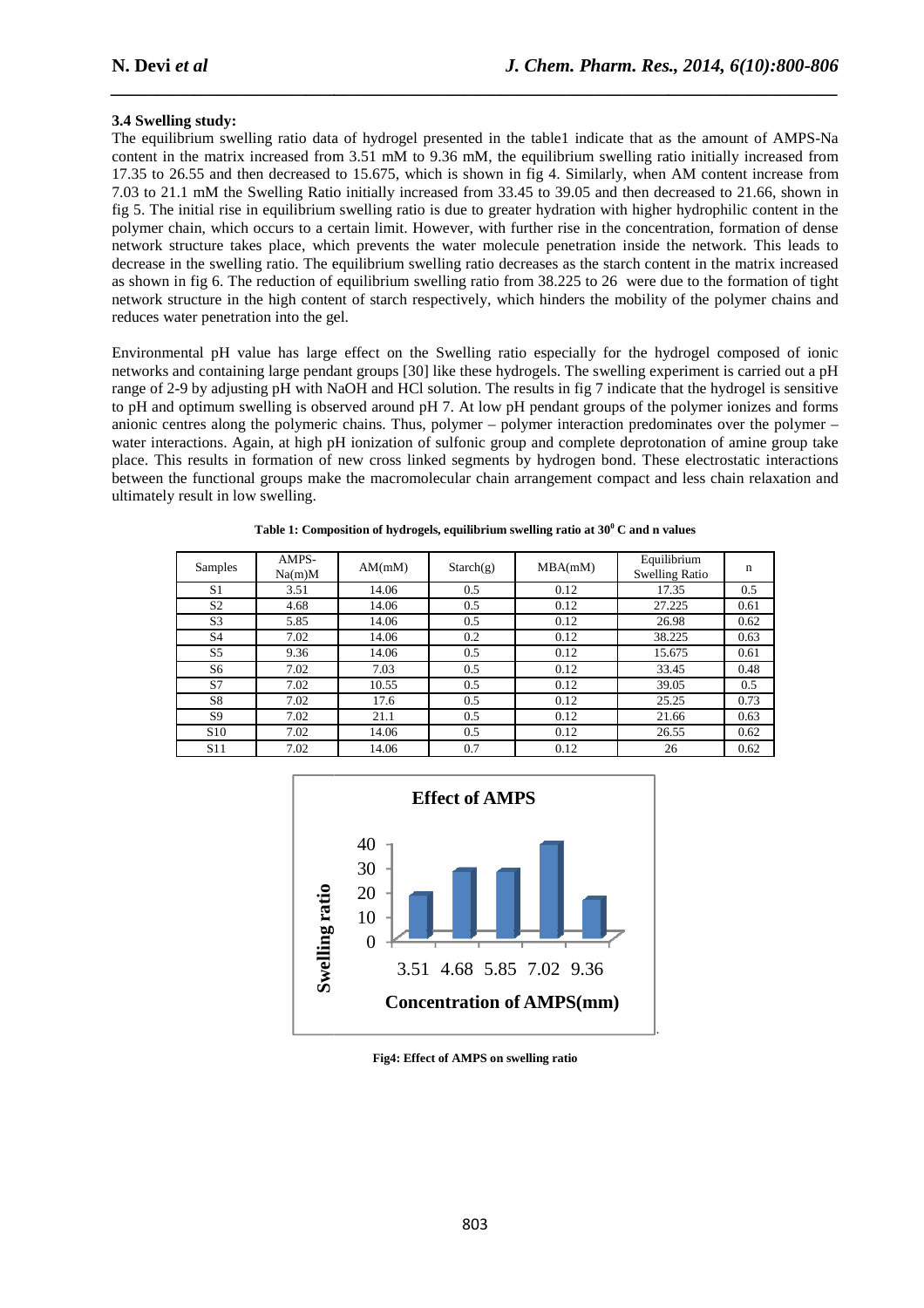

*\_\_\_\_\_\_\_\_\_\_\_\_\_\_\_\_\_\_\_\_\_\_\_\_\_\_\_\_\_\_\_\_\_\_\_\_\_\_\_\_\_\_\_\_\_\_\_\_\_\_\_\_\_\_\_\_\_\_\_\_\_\_\_\_\_\_\_\_\_\_\_\_\_\_\_\_\_\_*



**Fig5: Effect of AM on swelling ratio**

**Fig6: Effect of Starch on swelling ratio** 



**Fig 7: Effect of pH on equilibrium swelling ratio** 

A remarkable change in the equilibrium swelling ratio is observed at different salts concentration. The reduction in equilibrium Swelling Ratio (Fig 8) from 0.01 M to 1.0 M KCl and CaCl <sup>2</sup> solution was due to decrease in the osmotic pressure. Since, there is a balance between the osmotic pressure and the polymer elasticity, which sets the physical dimensions of the hydrogels [31]. The osmotic pressure is results from a net difference in the concentration in the mobile ions between the interior of the gel and the solution. Addition of the ions to the outer medium probably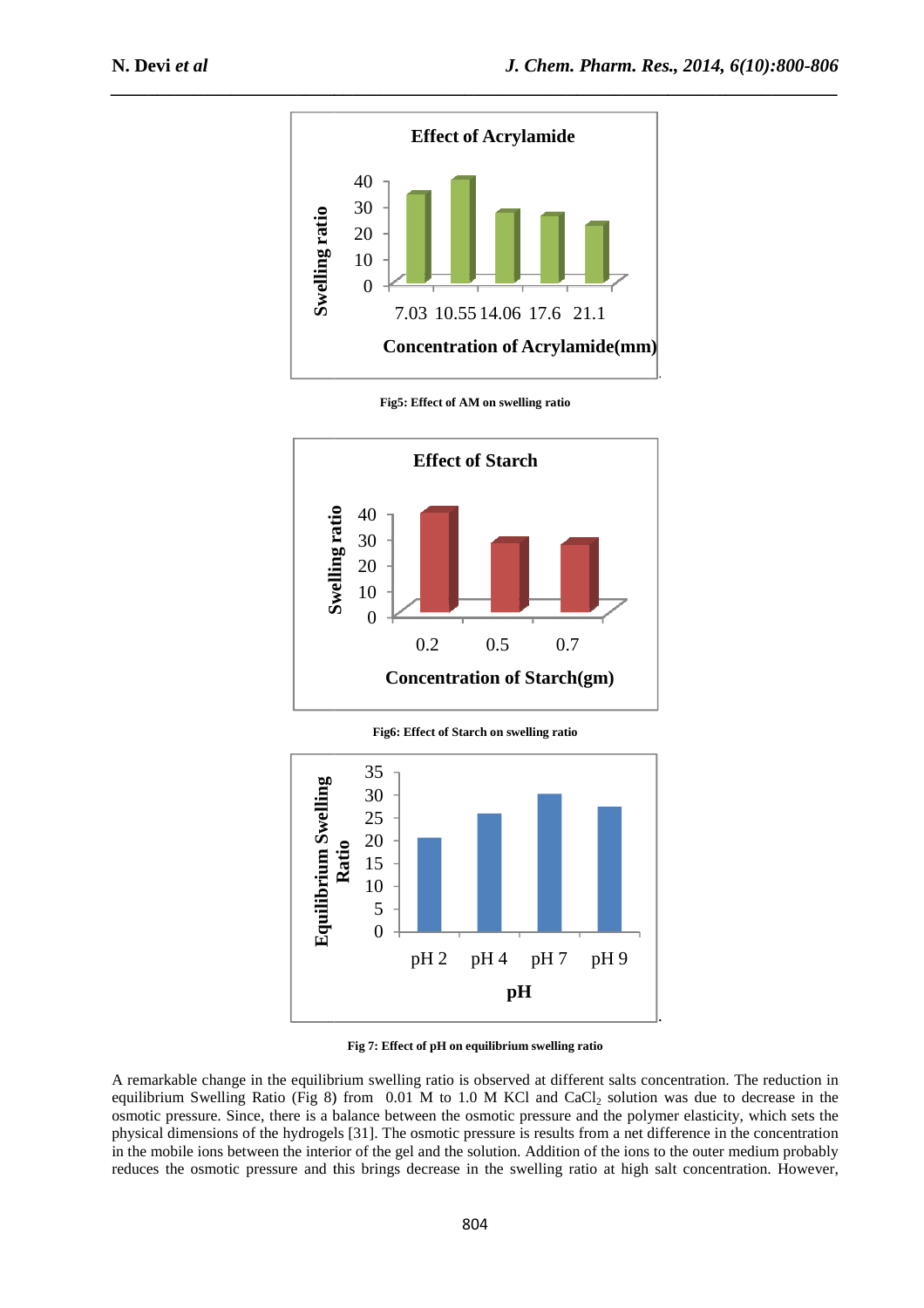comparatively lower values of Swelling Ratio in case of CaCl<sub>2</sub> than that of KCl is due to greater number of Cl ions in the swelling medium.

*\_\_\_\_\_\_\_\_\_\_\_\_\_\_\_\_\_\_\_\_\_\_\_\_\_\_\_\_\_\_\_\_\_\_\_\_\_\_\_\_\_\_\_\_\_\_\_\_\_\_\_\_\_\_\_\_\_\_\_\_\_\_\_\_\_\_\_\_\_\_\_\_\_\_\_\_\_\_*



**Fig 8: Effect of electrolyte on equilibrium swelling ratio**

The water transport mechanism through the hydrogel was determined by several key factors such as the equilibrium water content, chemical architecture of the gel and relative rate of diffusion of water and relaxation of macromolecular chains [32]. Dynamic swelling data of all samples have been fitted to an empi ]. (2) empirical equation [33, 34] given below.

$$
\frac{W_t}{W_{\infty}} = k t^{n}
$$
 ......(2)

Where n is the swelling exponent, k is the swelling rate front factor and  $W_t$  and  $W_\infty$  are the water intakes by the swollen hydrogel at time t and equilibrium time  $\infty$  respectively. A double log plot drown between  $W_t / W_\infty$  and time t provides the value of n, which determined the nature of the solvent diffusion process, that is Fickian  $(n=0.5)$  or non-Fickian (n= 0.5 to 1.0) diffusion. The calculated n values of hydrogels are given in the table 1. It is observed that the swelling exponent (n) values shift from Fickian to non-Fickian when AMPS-Na and AM concentration of hydrogel increased due to the formation of compact arrangement of macromolecular chain, the relaxation rate slowed down and became identical to water diffusion rate. This obviously results in a non-Fickian type of water transport mechanism. Starch does not have any effect on water transport mechanism in the study range.

#### **CONCLUSION**

In this work we have synthesized starch containing hydrogel by free radical polymerization using MBA as a crosslinking agent, characterized and studied the swelling be behaviour under different conditions. The Swelling study shows that the water uptake property of the hydrogel is dependent on the composition of the polymer, pH and ionic concentration of the medium. The diffusion exponent calculated from empirical equation transport mechanism for all hydrogels followed non-Fickian nature of diffusion. Isly results in a non-Fickian type of water transport<br>Fickian that the study range.<br>FION<br>SION<br>SION<br>Indian the radical polymerization using MBA as a<br>haviour under different conditions. The Swelling study<br>Indent on the compo

#### **REFERENCES**

[1] M. Sutter; J. Siepmann; W.E Hennic; Hennic; W. Jiskoot, *J. Control Rel*., **2007**, 119, 301-312.

- [2] B. Singh; V. Sharma, *Int. J. Pharm* ., **2010**, 389, 94-106.
- [3] F. Brandl; N.Hammer; T. Blunk; J.Tessmar; J.Tessmar; A. Geopferich, *Bio macromolecules*., **2010** , 11,496-504.
- [4] L.Serra; J. Demanech; N.A Peppas, *Biomaterials*., **2006**, 27, 5400-5451.
- [5] L.Liao; Z.Liu ; H. Yen; Y.Cui, *Modern Appl Sci* ., **2009**, 3, 55-59.
- 
- [7] T. Siriwittayakorn; N. Suebsanit; Suebsanit; R. Molloy, *Chiang Mai J Sci*., **2001**, 28, 71-82.
- [8] B. Weissman, *Int Contact lenses Clinic* ., **2000**, 27,154-195.
- [6] I. Strehin; Z. Nahas; K. Arora; T. Nguyen; J. Elisseeff, *Biomaterials.*, **2010**, 31, 2788-2797.<br>[7] T. Siriwittayakorn; N. Suebsanit; R. Molloy, *Chiang Mai J Sci.*, **2001**, 28, 71-82.<br>[8] B. Weissman, *Int Contact le* [9] Y. Kapoor; J.C Thomas; G. Tan; V.T John; A. Chauhan, *Biomaterials*.,**2009**, 30, 867-878
- [10]M. Ali; M.E Byrne, *J. Pharm*. *Res* ., **2009**, 26,714-726.
- [11] M. Sokolsky-Papkov; K. Agasshi; A. Olaye; K. Shakesheff; A.J Domb, Adv Drug Deliv Rev., 2007, 59,187-206